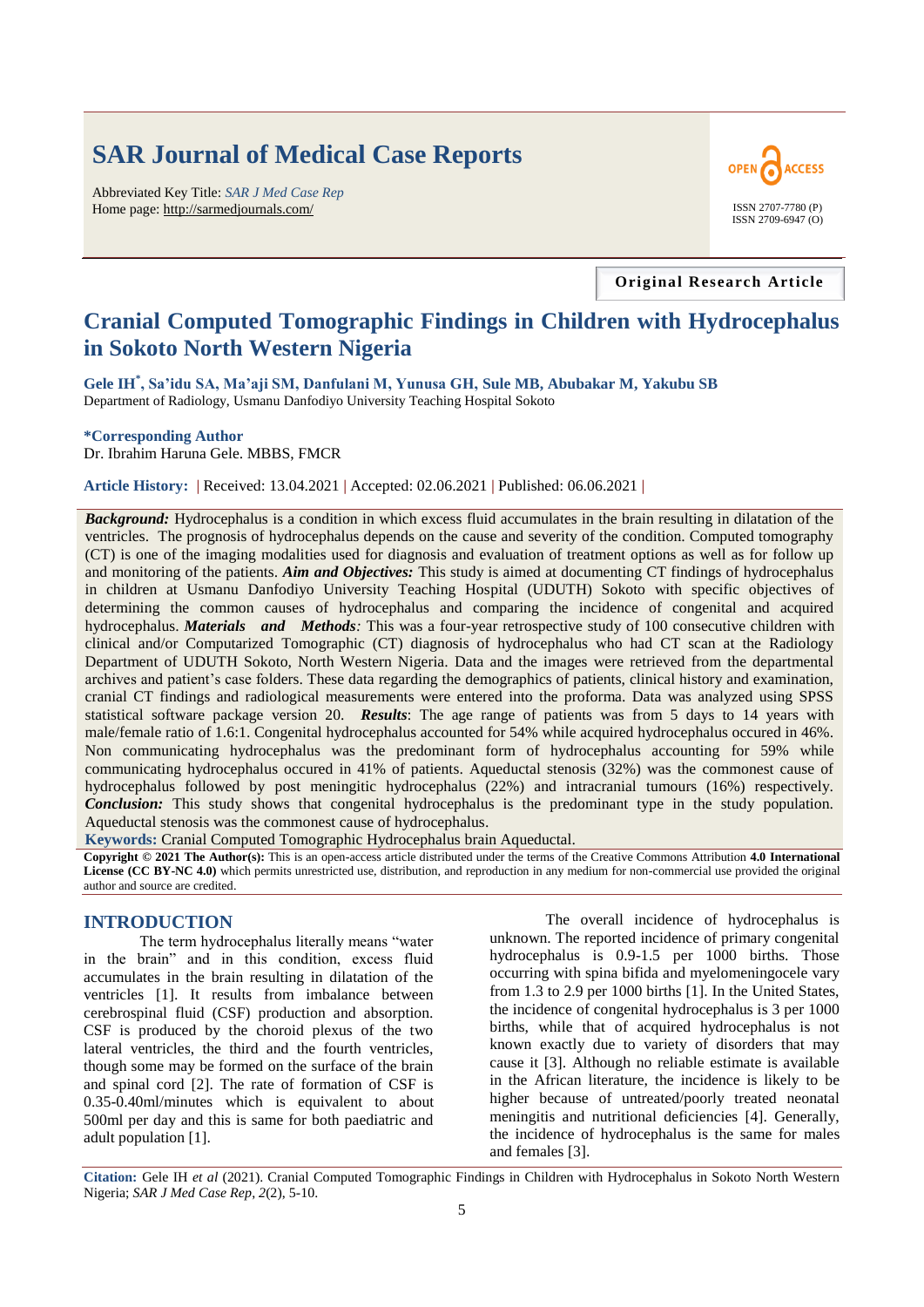The cause of hydrocephalus is either congenital or acquired. Children with hydrocephalus present with macrocephaly associated with tense/bulging fontanelle, "setting-sun" sign, vomiting, reduced activity, lower limb spasticity and hypertonia [5]. Hydrocephalus in children, if untreated, causes developmental disorders, mental deficiencies and shortened life expectancy in addition to blindness and other neurological deficits as a result of cerebral injury due to compression of brain tissues [2].

Various imaging methods play roles in the diagnosis of hydrocephalus with each having its limitations. Plain radiography of the skull shows features of raised intra cranial pressure which is nonspecific for hydrocephalus. Ultrasonography is unsuitable in older children with fused fontanelles. Magnetic resonance imaging (MRI) has excellent soft tissue resolution but has a long time of acquisation of images which make sedation necessary in children. Computed tomography (CT) on the other hand is rapid, compatible with life support devices and often requires no sedation in children [5]. Computed tomography plays a central role in diagnosing hydrocephalus and also in the evaluation of treatment options, follow up and monitoring of patients [6].

There is also paucity of research work on CT findings in children with hydrocephalus in the study area. Therefore, this study will serve as baseline for comparison with other regions and future studies.

This study is carried out to document pattern of intracranial findings on CT in children with hydrocephalus in the study area. The common causes of hydrocephalus in children in the study population will also be determined. This may enhance the treatment option and improve the prognosis of children with the disease.

#### **MATERIALS AND METHODS**

This is a four year (January 2009 – December 2013) cross sectional retrospective study of 100 consecutive paediatric patients with a clinical and/or CT diagnosis of Hydrocephalus. Cranial CT was performed at the Radiology Department UDUTH Sokoto, North Western Nigeria. All children < 14 years that had cranial CT in the Radiology Department, UDUTH between January, 2009 and December, 2013 with clinical and/or CT diagnosis of hydrocephalus were included in the study. Ethical approval to conduct the study was obtained from the Ethical Committee of UDUTH Sokoto.

All patients had brain CT scan using the spiral dual slice computed tomographic scanner of Phillip Neusoft, manufactured 2003. Contigous axial 5mm slices were obtained pre and post intravenous contrast medium from vertex to the base of the skull. Images were reformatted in coronal and sagittal sections and stored in the memory of the CT scanner before being copied on LG recordable CDs.

In this study the patients' biodata were retrieved from the Departmental archives mainly departmental record books, patient's cards and reports. The hospital number on the patient's cards was used to retrieve their case folders from the Medical Records department of the hospital. Information obtained include name, age, sex, tribe, address, presenting complain, onset of symptoms, clinical diagnosis and indication for cranial CT. Gaps in patients records from the Radiology cards were made up from the case folders. The patients CT images were retrieved from the memory of the CT scanner and the back-up recordable CDs in the CT suite of the Department. Cranial CT scans and ventricular measurements were obtained using the normal departmental protocol.

The data obtained was analyzed using statistical package for social sciences (SPSS) version 20. Analysis of descriptive statistics using mean and standard deviation (SD) for quantitative data (age, CMT and Evans ratio) and frequencies for qualitative data (gender, tribe, address, causes, types and forms of hydrocephalus) was done. This was followed by inferential statistics using Chi square test to determine associations between categorical variables and independent t test was done for continuous variables.

The result was presented in form of tables and charts. All statistical tests were carried out using a twotail test, with level of significance set at 0.05.

#### **RESULTS**

A total of 100 patients who had brain CT scan over a 4-year period (January 2009 – December 2013) were studied. Sixty-two (62) of the patients were male and 38 were female with male/female ratio of 1.6:1. The mean age was  $3.3 \pm 3.7$  years with a range of 5 days to 14 years. The patients were divided into five groups according to their ages in years. The highest number of patients (64) was recorded in the age group 0-3 years. There was a gradual decrease in the number of patients with increasing age.

The tribe of the patients was mainly Hausa (85%) with Yoruba and Igbo accounting for 4% each. Two percent of the patients were from neighboring Niger republic.

Suspected hydrocephalus (43%) was the most common clinical indication for requesting CT scans in the patients studied followed by meningitis (22%), space occupying lesion (16%), and lumbar myelomeningocele (6%) as shown in table 1.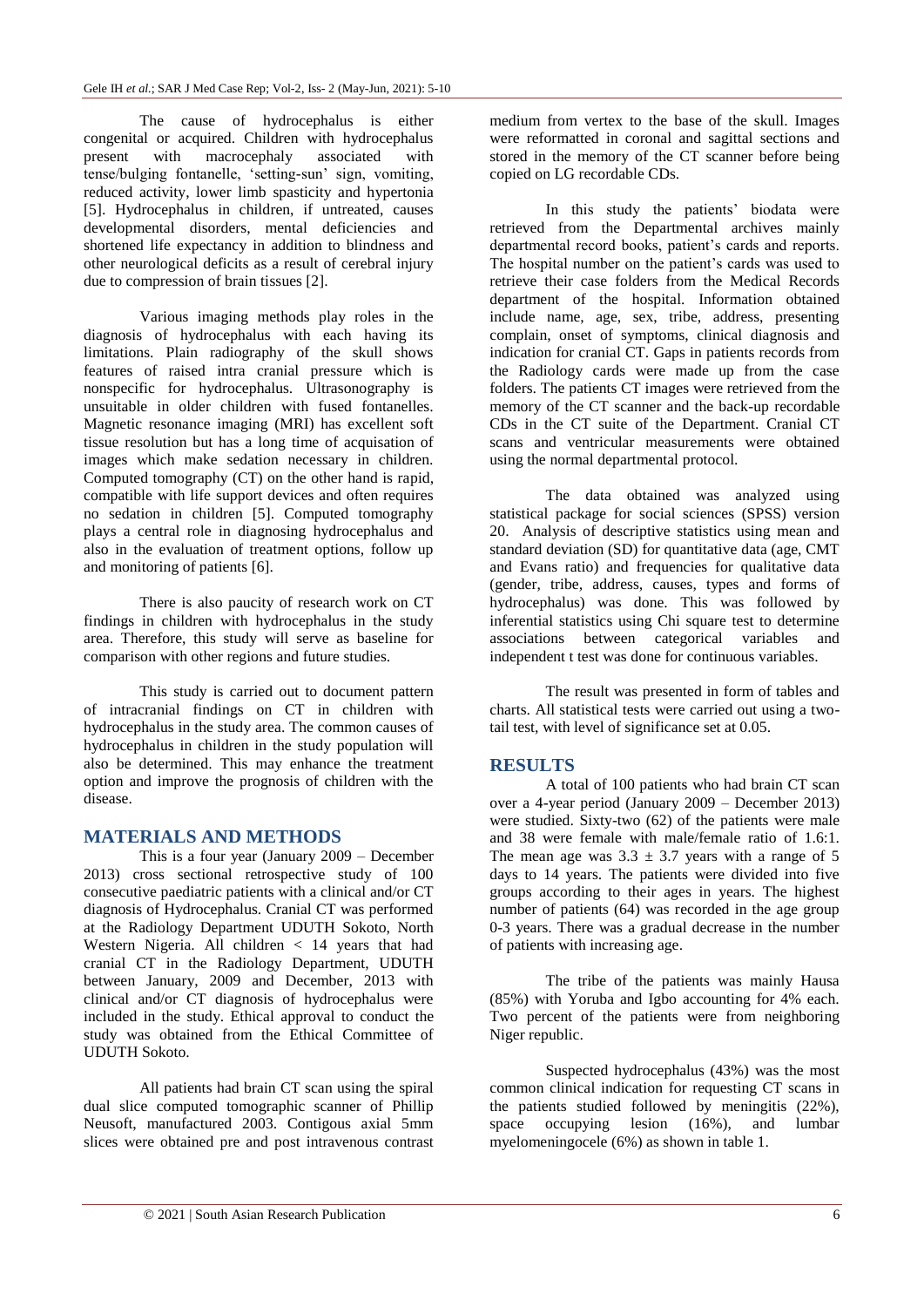| <b>Clinical indications</b> | Frequency % |
|-----------------------------|-------------|
| Encephalocele               | 5           |
| Head injury                 | 5           |
| Hydrocephalus               | 42          |
| Intracranial metastasis     |             |
| Lumbar myelomeningocele     | 6           |
| Meningitis                  | 22          |
| Sacral meningocele          | 2           |
| Space occupying lesion      | 16          |
| <b>Total</b>                | 100         |

|  |  | Table-1: Clinical indications for CT in patients |  |  |  |
|--|--|--------------------------------------------------|--|--|--|
|--|--|--------------------------------------------------|--|--|--|

The majority of the cases of hydrocephalus were the congenital type consisting of 54 patients with an incidence of 54% while the acquired hydrocephalus was found in 46% (table 2). There was no statistically significant difference in gender of patients among the types or causes of hydrocephalus (table 3).

**Table-2: Type and form of hydrocephalus among study patients**

| <b>Type of hydrocephalus</b> | Frequency $(N)$ | $\frac{0}{0}$ | <b>Test statistics</b>   |
|------------------------------|-----------------|---------------|--------------------------|
| Congenital                   | 54              | 54            | One sample binomial test |
| Acquired                     | 46              | 46            | $P = 0.194*$             |
| <b>Total</b>                 | 100             | 100           |                          |
| Form of hydrocephalus        |                 |               |                          |
| Communicating                | 41              | 41            | One sample binomial test |
| Non communicating            | 59              | 59            | $P = 0.089*$             |
| <b>Total</b>                 | 100             | 100           |                          |

 $*P > 0.05$ - Not statistically significant

**Table-3: Association between gender and the type and cause of hydrocephalus in study patients**

| <b>Variables</b>                          | Sex of patients |          | <b>Test statistics</b>  |  |
|-------------------------------------------|-----------------|----------|-------------------------|--|
|                                           | Male            | Female   |                         |  |
| Type of hydrocephalus                     |                 |          |                         |  |
| Congenital                                | 32              | 22       | $X^2 = 0.948^a$         |  |
| Acquired                                  | 30              | 16       | $df = 1$                |  |
|                                           |                 |          | $p = 0.330$ *           |  |
| Total                                     | 62              | 38       |                         |  |
| <b>Cause of hydrocephalus</b>             |                 |          |                         |  |
| Anold Chiari Malformation                 | 2               | $\Omega$ |                         |  |
| <b>Aqueductal Stenosis</b>                | 18              | 14       |                         |  |
| <b>Cranial Tumours</b>                    | 9               | 7        | Fisher's test = $5.143$ |  |
| Dandy Walker Malformation                 | 3               | 1        | $p = 0.786$ *           |  |
| Foramen of Monro Stenosis                 | $\overline{2}$  |          |                         |  |
| Intraventricular Haemorrhage              | 2               |          |                         |  |
| Myelomeningocele/encephalocele associated | 6               | 7        |                         |  |
| Post Meningitic                           | 16              | 6        |                         |  |
| Post Traumatic                            | 4               | 1        |                         |  |
| <b>Total</b>                              | 62              | 38       |                         |  |

 $*P > 0.05$  - Not statistically significant

Non communicating hydrocephalus was the predominant form occurring in 59 patients but the difference was not statistically significant ( $P = 0.089$ ) as shown in table 2. Aqueductal stenosis was found in 32 of 54 patients (59.3%) with congenital type of hydrocephalus, followed by myelomeningocele in 13 patients and Dandy-walker malformation in 4 patients. Arnold chiari malformation was the least with 2 patients (table 4). Meningitis was the commonest cause of acquired hydrocephalus occurring in 22 of 46 patients (47.8%), while intracranial tumours and trauma accounted for 16 patients and 5 patients respectively (fig 1). Intraventricular haemorrhage was the least with 3 patients.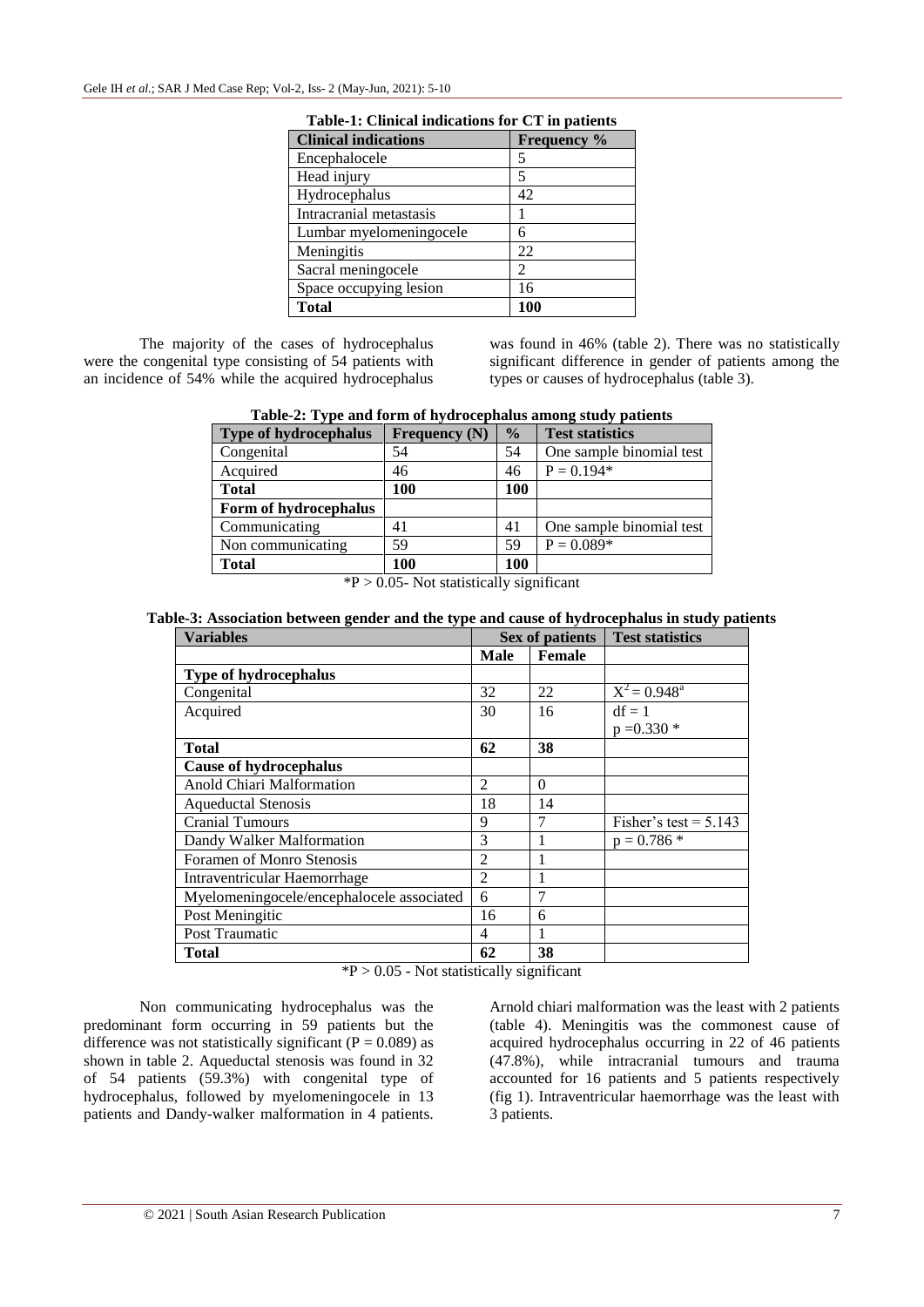| <b>Causes of congenital hydrocephalus</b> | Frequency N $(\% )$ | <b>Test statistics</b> |
|-------------------------------------------|---------------------|------------------------|
| Aqueductal stenosis                       | 32 (59.3%)          |                        |
| Arnold Chiari malformation                | $(3.7\%)$           |                        |
| Dandy-Walker malformation                 | $(7.4\%)$           |                        |
| Foramen of Monro stenosis                 | $(5.5\%)$           | One sample $x^2$ test  |
| Myelomeningocele associated               | 13 (24.1%)          | $P < 0.01$ *           |
| <b>Total</b>                              | 54 (100%)           |                        |

**Table-4: Causes of congenital hydrocephalus among study subjects**

 $*P < 0.05$  – Statistically Significant



**Fig-1: Pie chart showing distribution of causes of acquired hydrocephalus. CT = cranial tumours, IVH= intraventricular haemorrhage, PM = post meningitic, PT = post traumatic**

Among all the causes of hydrocephalus, aqueductal stenosis (32%) was found to be the commonest (fig. 2), followed by meningitis (fig. 3) and cranial tumour (fig. 4) respectively. Arnold Chiari malformation (2%) was found to be the least cause of hydrocephalus. This difference was statistically significant,  $p < 0.05$ . However, there was no statistically significant gender difference among the causes of hydrocephalus (table 3).



**Fig-2: Axial CT brain at different levels in a 5 months old female child with non-communicating hydrocephalus due to aqueductal stenosis showing dilated lateral and third ventricles. The fourth ventricle is normal in size and not dilated.**



**Fig-3: Axial unenhanced CT brain at the level of the third ventricle in a 1year old male child with post meningitic communicating hydrocephalus showing dilated third ventricle, dilated right posterior horn of the lateral ventricle and dilated fourth ventricle.**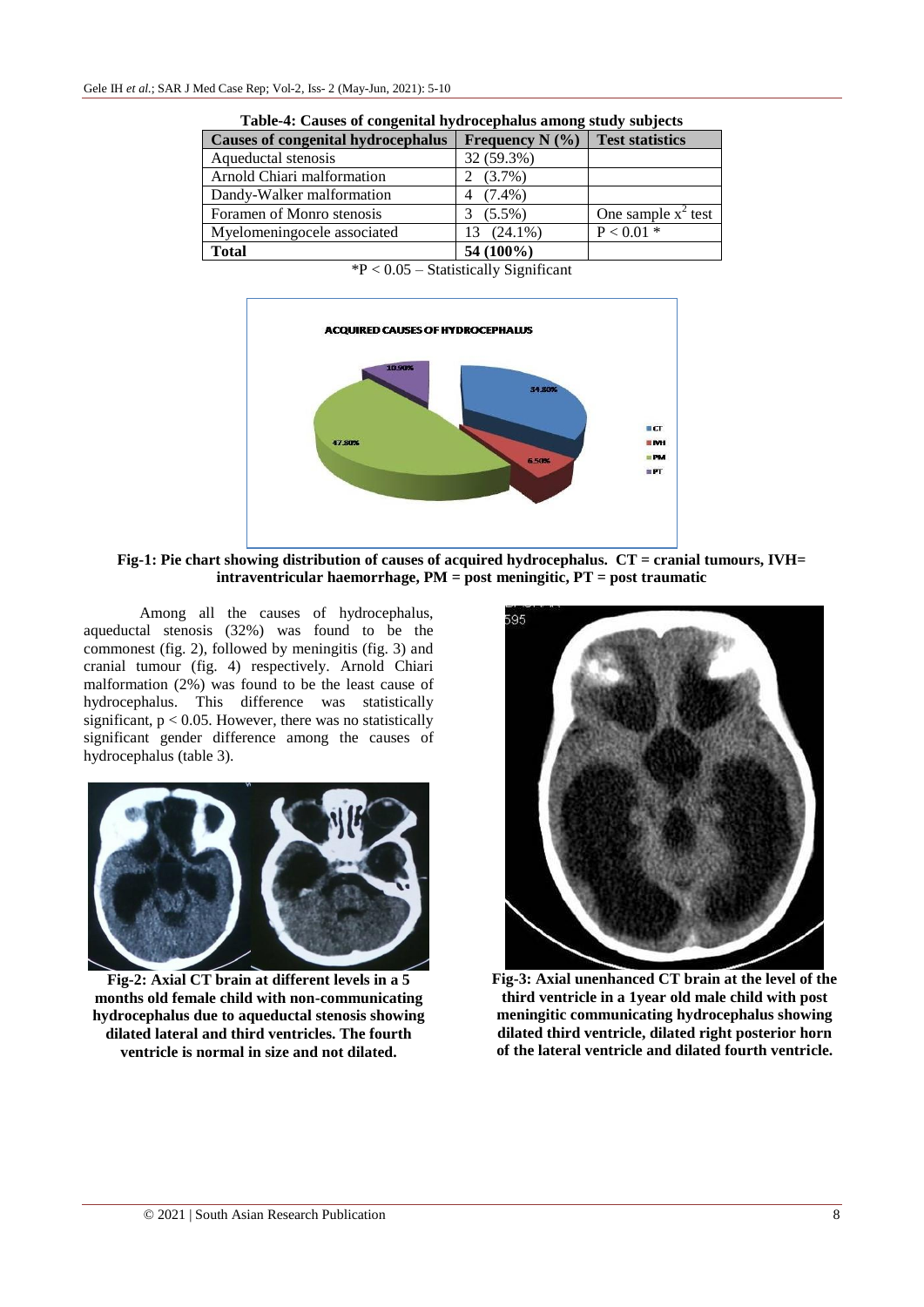

**Fig-4: Contrast enhanced axial CT brain in a 6 year-old male child showing a huge supratentorial brain tumour with enhancing wall and a calcified pineal gland. Note secondary dilatation of the lateral and third ventricles.**

The mean cerebral mantle thickness (CMT) was  $17.5$ mm  $\pm$  10.3 on the right side and 16.6mm  $\pm$  9.4 on the left. There was statistically significant relationship between the cerebral mantle thickness and the forms of hydrocephalus. Non communicating hydrocephalus was found to be associated with less CMT implying more cerebral mantle thinning than communicating hydrocephalus ( $p = 0.017$  and  $p = 0.005$ ) on the right and left sides respectively).

The mean Evan's ratio was  $0.49 \pm 0.13$ . The mean Evan"s ratio was found to be higher in the age range 0-3 years. There was gradual decrease in Evan"s ratio with age group of patients with the lowest value recorded in 12-14 age group. A statistically significant relationship was observed between Evan"s ratio and the type ( $p = 0.015$ ) and form ( $p = 0.017$ ) of hydrocephalus. Evan"s ratio was found to be higher in congenital and non-communicating hydrocephalus.

Other incidental CT findings in this study are cerebral infarct seen as non-enhancing hypodense area in the brain parenchyma (7%), midline shift (7%), skull defect due to trauma and encephalocele (5%), cerebral abscess (3%), multiple hyperdense foci in the cerebrospinal fluid (1%) and gyral enhancement (1%).

#### **DISCUSSION**

Childhood hydrocephalus can present both in early and late childhood. In this study the age range of the patients was from 5 days to 14 years. There was gradual decrease in the number of patients with increasing age. This finding is consistent with that of Saidu et al. [7] in an earlier study of pattern of hydrocephalus among the under-five in Sokoto. Idowu et al. [8] in a study titled etiology and CT scan profile of non-tumorous hydrocephalus in children aged 4 days to 6 years in Lagos also reported gradual decrease in

number of patients with increasing age. This gradual decrease is presumably as a result of surgical intervention which is preferably performed while the patients are younger.

There was slight (statistically significant,  $P =$ 0.021) male preponderance in this study with a male: female ratio of 1.6:1. This finding is consistent with that of Al Naddawi et al [9]. However Sergio et al. [10] found no gender preponderance with a male: female ratio of 1:1. This difference may be accounted for by the higher age range of patients in the present study. Congenital type of hydrocephalus (54%) was found to be more common than acquired hydrocephalus in this study. Sa'idu et al. [7], Nzeh et al. [11], and Idowu et al. [8] in Sokoto, Ilorin and Lagos, Nigeria respectively also reported predominance of congenital hydrocephalus in their studies. In contrast to our finding however, Komlonvi et al. [12] and Warf [13] reported more acquired (67.27% and 63%) than congenital hydrocephalus.

Aqueductal stenosis (59.3%) and myelomeningocele associated hydrocephalus (24.1%) constitute the majority of congenital hydrocephalus in this study. This agrees with the findings of Idowu et al. [8]

Adeloye [14], shows that congenital hydrocephalus was accounted for by aqueductal stenosis in only 23.8%. The different imaging modalities used in the studies may be responsible for this variation.

Myelomeningocele associated hydrocephalus was observed in 24.1% of cases. Mahmud et al. [15] in a previous study in Sokoto reported 21% association of hydrocephalus with spina bifida. Idowu et al. [8] reported 30.7% of myelomeningocele associated hydrocephalus. A higher rate of myelomeningocele associated hydrocephalus (43%) was reported by Gathura [16] in Kenya.

Meningitis (47.8%) was the most frequent cause of acquired hydrocephalus in this study. This finding is consistent with the study by Eze et al. [17]in Benin City in Southern Nigeria. Lingling [18] and Warf [13] also reported similar findings. However, at variance with the study findings, Pomschar et al. [19] in Germany recorded intracranial tumours as the majority of the causes of acquired hydrocephalus.

Among all the causes of hydrocephalus in this study, aqueductal stenosis (32%) was found to be the commonest followed by the post meningitic variety (22%) and those associated with cranial tumours (16%). Idowu et al. [8] reported that hydrocephalus associated with myelomeningocele (30.7%) was the commonest followed by aqueductal stenosis (22.6%) and post meningitic hydrocephalus (17.5%).This may be due to